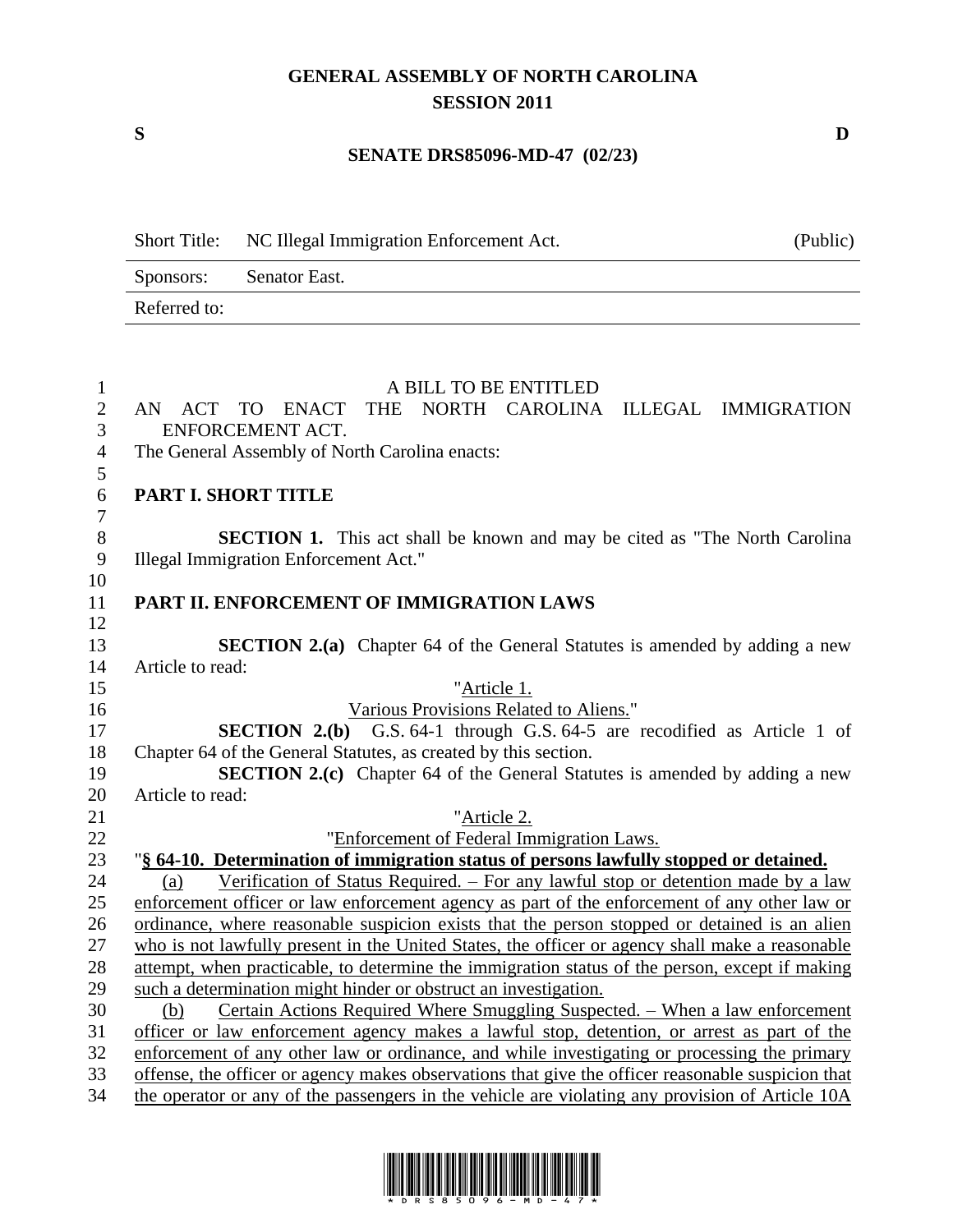|                                                                                     | <b>General Assembly of North Carolina</b>                                                         | <b>Session 2011</b> |
|-------------------------------------------------------------------------------------|---------------------------------------------------------------------------------------------------|---------------------|
|                                                                                     | of Chapter 14 of the General Statutes or G.S. 64-14, the officer or agency shall, to the extent   |                     |
| possible within a reasonable period of time, do all of the following:               |                                                                                                   |                     |
| Detain the occupants of the vehicle to investigate the suspected violations.<br>(1) |                                                                                                   |                     |
|                                                                                     | Inquire regarding the immigration status of the occupants of the vehicle.<br>(2)                  |                     |
| (c)                                                                                 | <u>Presumption Against Being an Unlawfully Present Alien. <math>-</math> A person is presumed</u> |                     |
|                                                                                     | not to be an alien who is unlawfully present in the United States for purposes of this section if |                     |
|                                                                                     | either of the following is true:                                                                  |                     |
|                                                                                     | The person provides to the law enforcement officer or law enforcement<br>(1)                      |                     |
|                                                                                     | agency any of the following:                                                                      |                     |
|                                                                                     | A valid North Carolina drivers license.                                                           |                     |
|                                                                                     | a.<br>A North Carolina special identification card.                                               |                     |
|                                                                                     | <u>b.</u><br>A valid tribal enrollment card or other form of tribal identification.               |                     |
|                                                                                     | $\frac{c}{d}$ .<br>If the entity requires proof of legal presence in the United States            |                     |
|                                                                                     |                                                                                                   |                     |
|                                                                                     | before issuance, any valid federal, State, or local government issued                             |                     |
|                                                                                     | identification, so long as the identification includes a photo or                                 |                     |
|                                                                                     | biometric identifier.                                                                             |                     |
|                                                                                     | The person makes a statement or affirmation to the law enforcement officer<br>(2)                 |                     |
|                                                                                     | or agency that the person is a United States citizen or national, unless the                      |                     |
|                                                                                     | officer or agency has a reasonable suspicion that the statement or affirmation                    |                     |
|                                                                                     | is false.                                                                                         |                     |
|                                                                                     | "§ 64-11. Determination of immigration status of persons arrested.                                |                     |
|                                                                                     | Any person who is arrested shall have the person's immigration status determined before           |                     |
| the person is released.                                                             |                                                                                                   |                     |
|                                                                                     | "§ 64-12. Permissible methods for verifying immigration status under this Article;                |                     |
|                                                                                     | transfer and maintenance of information.                                                          |                     |
| (a)                                                                                 | Verification Procedure. – Verification of a person's immigration status pursuant to               |                     |
|                                                                                     | this Article shall be made as promptly as is reasonably possible and consistent with federal law  |                     |
|                                                                                     | and may be made by any of the following methods, as applicable:                                   |                     |
|                                                                                     | Pursuant to 8 U.S.C. §§ 1373(c), 1644, or any other provision of federal law.<br>(1)              |                     |
|                                                                                     | By a law enforcement officer who is authorized by the federal government to<br>(2)                |                     |
|                                                                                     | verify or ascertain an alien's immigration status.                                                |                     |
|                                                                                     | In any other manner authorized by the federal government.<br>(3)                                  |                     |
| (b)                                                                                 | Transfer and Maintenance of Information Permitted. – Except as limited by federal                 |                     |
|                                                                                     | law, a State or local agency or political subdivision may maintain information related to the     |                     |
|                                                                                     | immigration status of any person and may send and receive that information to any federal,        |                     |
|                                                                                     | State, or local agency for any lawful purpose, including:                                         |                     |
|                                                                                     | Determining a person's eligibility for a public benefit, service, or license<br>(1)               |                     |
|                                                                                     | provided by a federal agency, this State, or a political subdivision of this                      |                     |
|                                                                                     | State.                                                                                            |                     |
|                                                                                     | Confirming a person's claim of residence or domicile if determination is<br>(2)                   |                     |
|                                                                                     | required by State law or a judicial order issued pursuant to a civil or criminal                  |                     |
|                                                                                     | proceeding in this State.                                                                         |                     |
|                                                                                     | Determining if the person is in compliance with the federal registration laws<br>(3)              |                     |
|                                                                                     | of Title II, Part 7 of the Immigration and Nationality Act.                                       |                     |
|                                                                                     | Making a valid request for verification of the citizenship or immigration<br>$\Delta$             |                     |
|                                                                                     | status of any person pursuant to 8 U.S.C. § 1373.                                                 |                     |
|                                                                                     | "§ 64-13. Request for federal detainer for aliens not lawfully present in the United States;      |                     |
|                                                                                     | transport of alien.                                                                               |                     |
| (a)                                                                                 | Request for Federal Detainer Required. - Any law enforcement officer or law                       |                     |
|                                                                                     | enforcement agency that has custody of a person verified to be an alien who is not lawfully       |                     |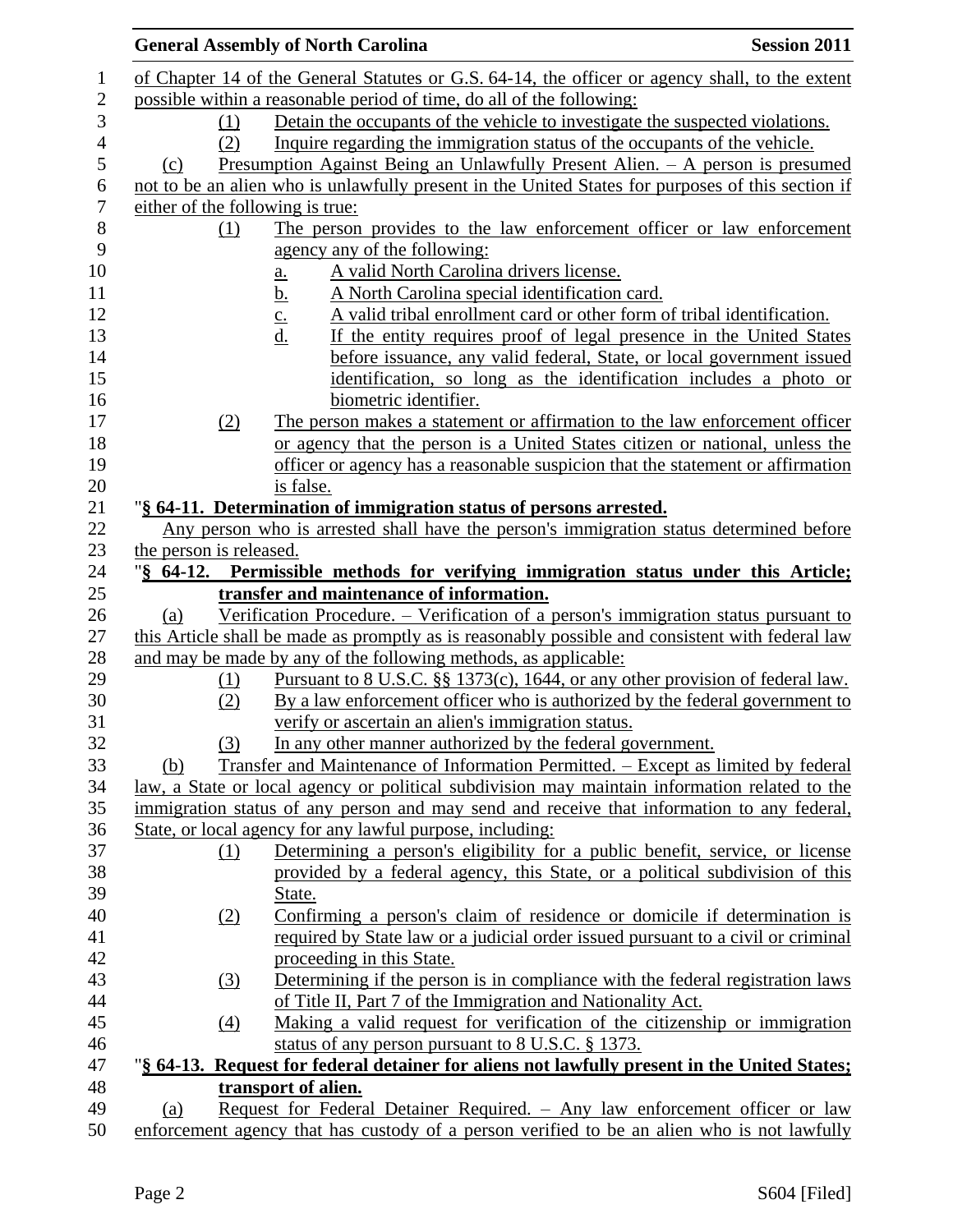|                   | <b>General Assembly of North Carolina</b>                                                                                                                                        | <b>Session 2011</b> |  |
|-------------------|----------------------------------------------------------------------------------------------------------------------------------------------------------------------------------|---------------------|--|
|                   | present in the United States shall request that the United States Department of Homeland                                                                                         |                     |  |
|                   | Security issue a detainer requesting transfer of the illegal alien into federal custody.                                                                                         |                     |  |
| (b)               | Transport of Alien Permitted. – Notwithstanding any other provision of law, a State                                                                                              |                     |  |
|                   | or local law enforcement agency may securely transport an alien who is in the agency's custody                                                                                   |                     |  |
|                   | and whom the agency has verified is unlawfully present in the United States to a federal                                                                                         |                     |  |
|                   | detention facility in this State or, with the concurrence of the receiving federal agency, to a                                                                                  |                     |  |
|                   | federal facility or other point of transfer to federal custody that is outside this State.                                                                                       |                     |  |
|                   | "§ 64-14. Unlawful transporting, moving, concealing, harboring, or shielding of aliens not                                                                                       |                     |  |
|                   | lawfully present in the United States.                                                                                                                                           |                     |  |
| (a)               | Offense. $-$ It is unlawful for a person to do any of the following for commercial                                                                                               |                     |  |
|                   | advantage or private financial gain:                                                                                                                                             |                     |  |
| (1)               | Transport, move, or attempt to transport into this State, or within this State,                                                                                                  |                     |  |
|                   | an alien knowing or in reckless disregard of the fact that the alien is in the                                                                                                   |                     |  |
|                   | United States in violation of federal law, in furtherance of the illegal                                                                                                         |                     |  |
|                   | presence of the alien in the United States.                                                                                                                                      |                     |  |
| (2)               | Knowingly, with the intent to violate federal immigration law, conceal,                                                                                                          |                     |  |
|                   | harbor, or shelter from detection an alien in a place within this State,                                                                                                         |                     |  |
|                   | including a building or means of transportation, knowing or in reckless                                                                                                          |                     |  |
|                   | disregard of the fact that the alien is in the United States in violation of                                                                                                     |                     |  |
|                   | federal law.                                                                                                                                                                     |                     |  |
| (3)               | Encourage or induce an alien to come to, enter, or reside in this State,                                                                                                         |                     |  |
|                   | knowing or in reckless disregard of the fact that the alien's coming to, entry,                                                                                                  |                     |  |
|                   | or residence is or will be in violation of law.                                                                                                                                  |                     |  |
| (4)               | Engage in any conspiracy to commit any of the offenses set forth in this                                                                                                         |                     |  |
|                   | subsection.                                                                                                                                                                      |                     |  |
| (b)               | Classification. $-$ A person who violates this section is guilty of a Class 1                                                                                                    |                     |  |
|                   | misdemeanor except that a violation of this section that involves 10 or more aliens who are not                                                                                  |                     |  |
|                   | lawfully present in the United States is a Class G felony.                                                                                                                       |                     |  |
| (c)               | Exception for Ministers and Missionaries. – It is not a violation of this section for a<br>religious denomination or organization or an agent, officer, or member of a religious |                     |  |
|                   | denomination or organization to encourage, invite, call, allow, or enable an alien to perform the                                                                                |                     |  |
|                   | vocation of a minister or missionary for the denomination or organization in the United States                                                                                   |                     |  |
|                   | as a volunteer who is not compensated as an employee, notwithstanding the provision of room,                                                                                     |                     |  |
|                   | board, travel, medical assistance, and other basic living expenses.                                                                                                              |                     |  |
| (d)               | Other Exceptions. – Nothing in this section prohibits or restricts the provision of any                                                                                          |                     |  |
| of the following: |                                                                                                                                                                                  |                     |  |
| <u>(1)</u>        | A state or local public benefit described in 8 U.S.C. § 1621(b).                                                                                                                 |                     |  |
| (2)               | Charitable or humanitarian assistance, including medical care, child                                                                                                             |                     |  |
|                   | protective services, housing, counseling, food, victim assistance, religious                                                                                                     |                     |  |
|                   | services and sacraments, and transportation to and from a location where the                                                                                                     |                     |  |
|                   | assistance is provided, by a charitable, educational, or religious organization                                                                                                  |                     |  |
|                   | or its employees, agents, or volunteers, using private funds.                                                                                                                    |                     |  |
|                   | "§ 64-15. Certain restrictions by State and local agencies prohibited.                                                                                                           |                     |  |
|                   | A State or local agency or other political subdivision of this State shall not limit or by any                                                                                   |                     |  |
|                   | means restrict by ordinance, regulation, policy, practice, or in any other manner, either of the                                                                                 |                     |  |
| following:        |                                                                                                                                                                                  |                     |  |
| (1)               | The authority of any law enforcement agency or law enforcement officer, or                                                                                                       |                     |  |
|                   | any State or local governmental agency to assist the federal government in                                                                                                       |                     |  |
|                   | the enforcement of any federal law or regulation governing immigration.                                                                                                          |                     |  |
| (2)               | The authority of any law enforcement agency or law enforcement officer to                                                                                                        |                     |  |
|                   | investigate or enforce any violation of the federal misdemeanor offenses of                                                                                                      |                     |  |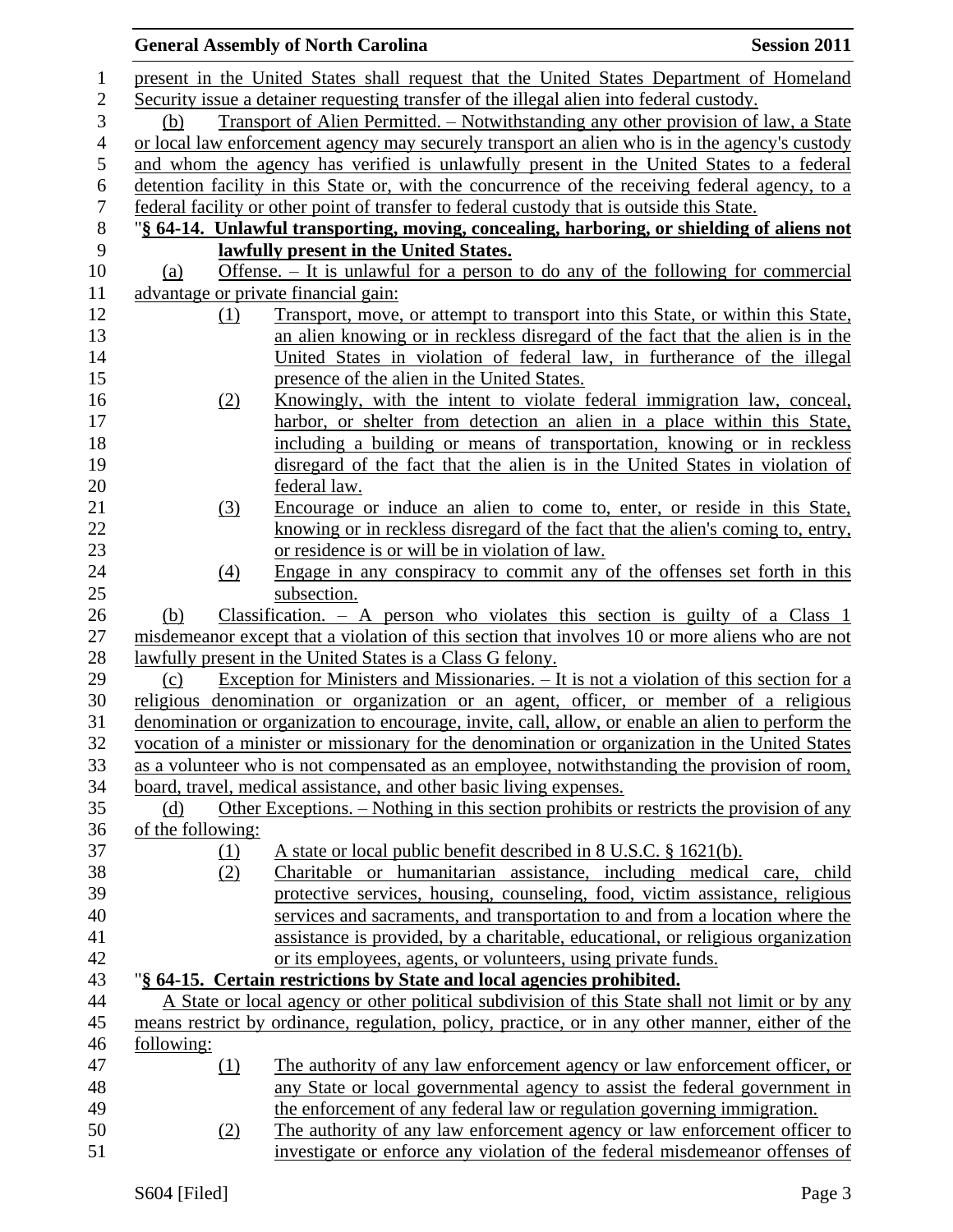|                  | <b>General Assembly of North Carolina</b>                                                                                                                                        | <b>Session 2011</b> |
|------------------|----------------------------------------------------------------------------------------------------------------------------------------------------------------------------------|---------------------|
| $\mathbf{1}$     | willful failure to register as an alien or willful failure to personally possess                                                                                                 |                     |
| $\overline{2}$   | an alien registration document, as required by 8 U.S.C. §§ 1304(e) or                                                                                                            |                     |
| 3                | $1306(a)$ .                                                                                                                                                                      |                     |
| $\overline{4}$   | "§ 64-16. Implementation to be consistent with other laws and civil rights.                                                                                                      |                     |
| 5                | Law enforcement officers and agencies shall not consider race, color, religion, or national                                                                                      |                     |
| 6                | origin in the enforcement of this Article except to the extent permitted by the United States or                                                                                 |                     |
| $\boldsymbol{7}$ | North Carolina Constitutions. All State and local agencies shall implement this Article in a                                                                                     |                     |
| $8\,$            | manner that is consistent with federal laws that regulate immigration, protect civil rights of all                                                                               |                     |
| 9                | persons, and establish the privileges and immunities of United States citizens.                                                                                                  |                     |
| 10               | "§ 64-17. Proof of eligibility required in order to receive public benefits.                                                                                                     |                     |
| 11               | Verification Required. $-$ Except as provided in subsection (b) of this section or<br>(a)                                                                                        |                     |
| 12               | when exempted by federal law, an agency or political subdivision of this State shall verify the                                                                                  |                     |
| 13               | lawful presence in the United States of an individual at least 18 years of age who applies for a                                                                                 |                     |
| 14               | state or local public benefit or a federal public benefit that is administered by an agency or                                                                                   |                     |
| 15               | political subdivision of this State.                                                                                                                                             |                     |
| 16               | Exceptions. – Verification of lawful presence pursuant to this section is not required<br>(b)                                                                                    |                     |
| 17               | for applications for any of the following:                                                                                                                                       |                     |
| 18<br>19         | A federal public benefit that is enumerated in 8 U.S.C. § 1611(b).<br>(1)<br>A federal public benefit for which lawful presence in the United States is not<br>(2)               |                     |
| 20               | required.                                                                                                                                                                        |                     |
| 21               | A State or local public benefit enumerated in 8 U.S.C. § 1621(b).<br>(3)                                                                                                         |                     |
| 22               | Method of Verification. - A State agency or political subdivision of this State<br>(c)                                                                                           |                     |
| 23               | required to verify the lawful presence in the United States of an applicant under this section                                                                                   |                     |
| 24               | shall do all of the following:                                                                                                                                                   |                     |
| 25               | Require the applicant to sign, under penalty of perjury, an affidavit under<br>(1)                                                                                               |                     |
| 26               | penalty of perjury that the person is either:                                                                                                                                    |                     |
| 27               | A United States citizen.<br>a.                                                                                                                                                   |                     |
| 28               | A qualified alien as that term is defined in 8 U.S.C. § 1641.<br>b.                                                                                                              |                     |
| 29               | Verify the applicant's eligibility for the benefit through the SAVE program.<br>(2)                                                                                              |                     |
| 30               | <u>Contents and Function of Affidavit. – The affidavit required under subsection (c) of</u><br>(d)                                                                               |                     |
| 31               | this section shall contain a statement advising the signer that providing false information                                                                                      |                     |
| 32               | subjects the signer to penalties for perjury. Until an applicant's eligibility for a benefit is                                                                                  |                     |
| 33               | verified through the SAVE program, the affidavit may be presumed to be proof of lawful                                                                                           |                     |
| 34               | presence for purposes of this section.                                                                                                                                           |                     |
| 35               | <u> False Claims of Citizenship. – In addition to any penalty for perjury, if an affidavit</u><br>(e)                                                                            |                     |
| 36               | constitutes a false claim of United States citizenship under 18 U.S.C. § 911, the agency                                                                                         |                     |
| 37               | requiring the affidavit shall file a complaint with the United States Attorney for the applicable                                                                                |                     |
| 38               | federal judicial district based upon the venue in which the affidavit was executed.                                                                                              |                     |
| 39<br>40         | Reporting of Suspected Fraud. - If a State agency or political subdivision<br>(f)<br>determines that it has reasonable suspicion that a person applying for a public benefit has |                     |
| 41               | violated or attempted to violate any fraud provision of the General Statutes, it shall provide all                                                                               |                     |
| 42               | relevant information to a local law enforcement agency.                                                                                                                          |                     |
| 43               | Variations Permitted. $-$ A State agency or political subdivision may, with the<br>(g)                                                                                           |                     |
| 44               | concurrence of the North Carolina Attorney General, adopt variations to the requirements of                                                                                      |                     |
| 45               | this section that clearly improve the efficiency of or reduce delay in the verification process or                                                                               |                     |
| 46               | provide for adjudication of unique individual circumstances where the verification procedures                                                                                    |                     |
| 47               | in this section would impose an unusual hardship on a legal resident of North Carolina.                                                                                          |                     |
| 48               | Noncompliance Unlawful. - It is unlawful for a State agency or political subdivision<br>(h)                                                                                      |                     |
| 49               | of this State to provide a federal public benefit or a state or local public benefit in violation of                                                                             |                     |
| 50               | this section.                                                                                                                                                                    |                     |
| 51               | Definitions. - The following definitions apply in this section:<br>(i)                                                                                                           |                     |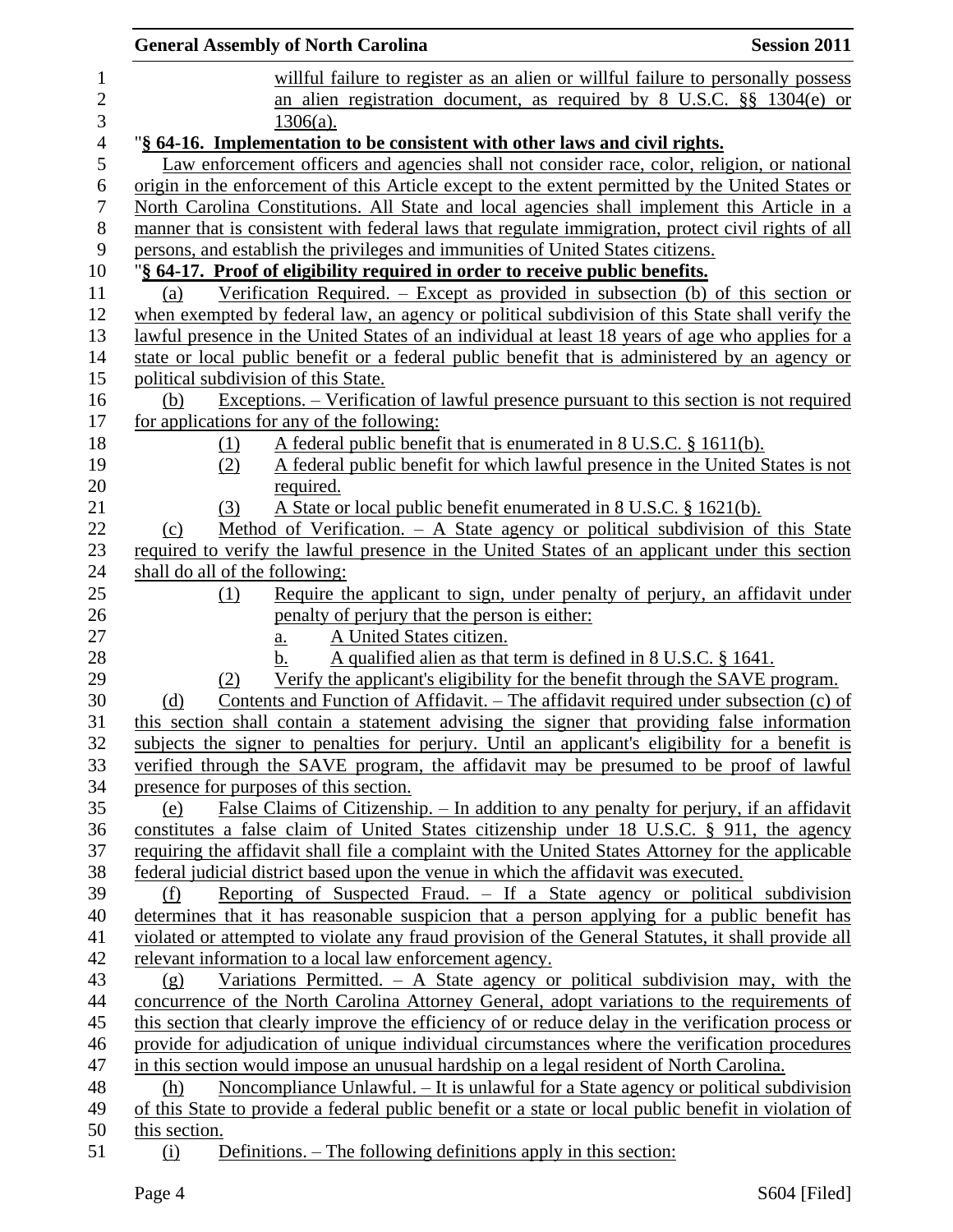|                  |                  |          | <b>General Assembly of North Carolina</b>                                                              | <b>Session 2011</b>       |
|------------------|------------------|----------|--------------------------------------------------------------------------------------------------------|---------------------------|
| $\mathbf{1}$     |                  | $\Omega$ | <u>Federal public benefit. <math>-</math> As defined in 8 U.S.C. § 1611.</u>                           |                           |
| $\overline{c}$   |                  | (2)      | SAVE program. – The Systematic Alien Verification for Entitlements                                     |                           |
| 3                |                  |          | program operated by the United States Department of Homeland Security or                               |                           |
| $\overline{4}$   |                  |          | a successor or equivalent program designated by the Department of                                      |                           |
| 5                |                  |          | Homeland Security.                                                                                     |                           |
| 6                |                  | (3)      | State or local public benefit. $-$ As defined in 8 U.S.C. § 1621.                                      |                           |
| $\boldsymbol{7}$ |                  |          | "§ 64-18. Legal resident may bring action regarding agency that limits enforcement of                  |                           |
| $8\,$            |                  |          | federal immigration laws.                                                                              |                           |
| 9                | (a)              |          | <u> Policies Restricting Enforcement of Federal Law Prohibited. – A State agency or</u>                |                           |
| 10               |                  |          | political subdivision of this State shall not adopt or implement any policy that limits or restricts   |                           |
| 11               |                  |          | the enforcement of federal immigration laws, including 8 U.S.C. § 1373 and 8 U.S.C. § 1644,            |                           |
| 12               |                  |          | to less than the full extent permitted by federal law.                                                 |                           |
| 13               | (b)              |          | Suit to Enforce. $-$ Any resident of this State may bring a civil action to enforce the                |                           |
| 14               |                  |          | prohibition contained in subsection (a) of this section, or to enforce G.S. 64-17, against any         |                           |
| 15               |                  |          | governmental entity that adopts or implements a policy that violates that prohibition. The action      |                           |
| 16               |                  |          | shall be commenced in superior court in the county where the alleged violation is occurring.           |                           |
| 17               |                  |          | The court shall order recovery of court costs and reasonable attorneys' fees to a party that           |                           |
| 18               |                  |          | prevails on the merits and, if there is a judicial finding that an entity has violated subsection (a)  |                           |
| 19               |                  |          | of this section, shall also order the entity to pay a civil fine of not less than five hundred dollars |                           |
| 20               |                  |          | $(\$500.00)$ and not more than five thousand dollars $(\$5,000)$ for each day that the policy has      |                           |
| 21               |                  |          | remained in effect after the filing of an action pursuant to this subsection. The clear proceeds of    |                           |
| 22               |                  |          | these fines shall be remitted to the Civil Penalty and Forfeiture Fund in accordance with              |                           |
| 23               | G.S. 115C-457.2. |          |                                                                                                        |                           |
| 24               | (c)              |          | Indemnification of Law Enforcement Officers. - A law enforcement officer shall be                      |                           |
| 25               |                  |          | indemnified by the law enforcement officer's agency against reasonable costs and expenses,             |                           |
| 26               |                  |          | including attorneys' fees, incurred by the officer in connection with any action brought pursuant      |                           |
| 27               |                  |          | to this section to which the officer may be a party by reason of the officer being or having been      |                           |
| 28               |                  |          | a member of the law enforcement agency, except in relation to matters in which the officer is          |                           |
| 29               |                  |          | adjudged to have acted in bad faith."                                                                  |                           |
| 30               |                  |          | <b>SECTION 3.</b> G.S. 15A-401(b) $(2)$ reads as rewritten:                                            |                           |
| 31               | " $(b)$          |          | Arrest by Officer Without a Warrant. -                                                                 |                           |
| 32               |                  | $\cdots$ |                                                                                                        |                           |
| 33               |                  | (2)      | Offense Out of Presence of Officer. - An officer may arrest without a                                  |                           |
| 34               |                  |          | warrant any person who the officer has probable cause to believe:                                      |                           |
| 35               |                  |          | Has committed a felony; or<br>a.                                                                       |                           |
| 36               |                  |          | Has committed a misdemeanor, and:<br>$\mathbf b$ .                                                     |                           |
| 37               |                  |          | Will not be apprehended unless immediately arrested; or<br>1.                                          |                           |
| 38               |                  |          | May cause physical injury to himself or others, or damage to<br>2.                                     |                           |
| 39               |                  |          | property unless immediately arrested; or                                                               |                           |
| 40               |                  |          | Has committed a misdemeanor under G.S. 14-72.1, 14-134.3,<br>c.                                        |                           |
| 41               |                  |          | 20-138.1, or 20-138.2; or                                                                              |                           |
| 42               |                  |          | Has committed a misdemeanor under G.S. $14-33(a)$ , $14-33(c)(1)$ ,<br>d.                              |                           |
| 43               |                  |          | $14-33(c)(2)$ , or 14-34 when the offense was committed by a person                                    |                           |
| 44               |                  |          | with whom the alleged victim has a personal relationship as defined                                    |                           |
| 45               |                  |          | in G.S. $50B-1$ ; or                                                                                   |                           |
| 46               |                  |          | Has committed a misdemeanor under G.S. $50B-4.1(a)$ ; or<br>e.                                         |                           |
| 47               |                  |          | f.<br>release<br>Has<br>violated<br>pretrial<br>a                                                      | order<br>under<br>entered |
| 48               |                  |          | G.S. $15A-534.1(a)(2)$ .                                                                               |                           |
| 49               |                  |          | Is an alien:<br>g <sub>1</sub>                                                                         |                           |
| 50               |                  |          | Who is subject to a civil removal order issued by an<br><u>1.</u>                                      |                           |
| 51               |                  |          | immigration judge;                                                                                     |                           |